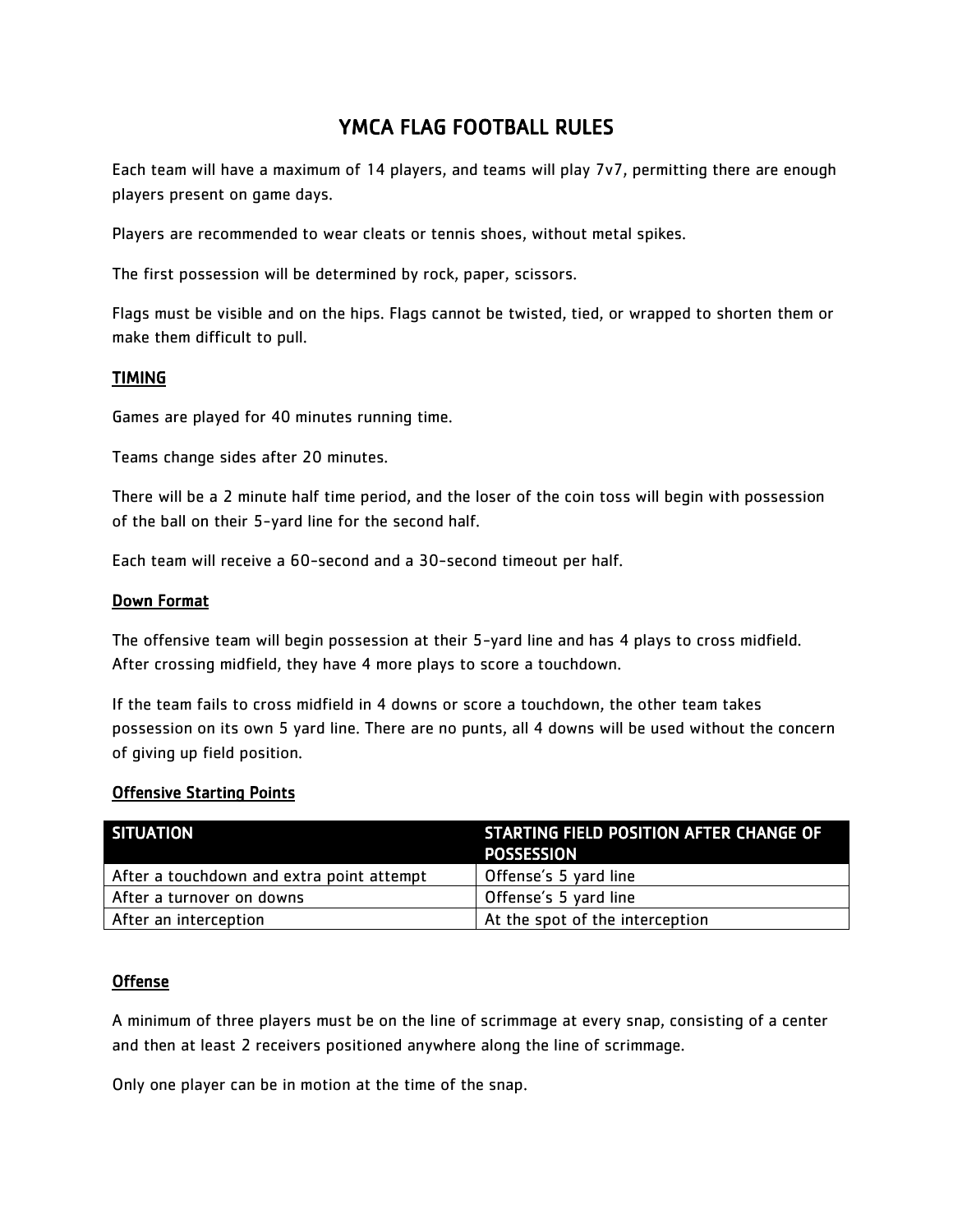The ball must be snapped to start play; players may snap the ball between the legs, or use the side snap.

## Running

The quarterback cannot run with the ball.

Handoffs and Pitches

- Direct handoffs or pitches behind the line of scrimmage are permitted
- Multiple handoffs are permitted
- The player who takes the handoff or pitch can throw the ball from behind the line of scrimmage

No-Running Zones

 Located 5 yards from each end zone and 5 yards on either side of the midfield are designed to avoid power-running plays.

Encourage players to spin to avoid the defense; a ball carrier may not dive, a dive will result in a penalty.

## Receiving

All players are eligible receivers (including the quarterback, if the ball was handed off behind the line of scrimmage).

A player must have at least one foot inbounds when making a reception.

If a player catches a pass with his knee(s) on the ground, the play is dead and the ball is spotted at the point of the completion.

## **Passing**

All forward passes can be completed behind or beyond the line of scrimmage. Only one forward pass can be completed per play. While in the no-run zone, all forward passes must be completed beyond the line-of-scrimmage. Once the ball leaves the quarterback's hand, the defender can make a play on the ball. The defender must avoid contact with the receiver.

Shovel passes are allowed.

The quarterback must throw a pass within 7 seconds, or the play is dead, and a loss of down occurs. A handoff or pitch will end the 7-second pass count.

## Dead Ball

Play is ruled dead when one of the following occurs: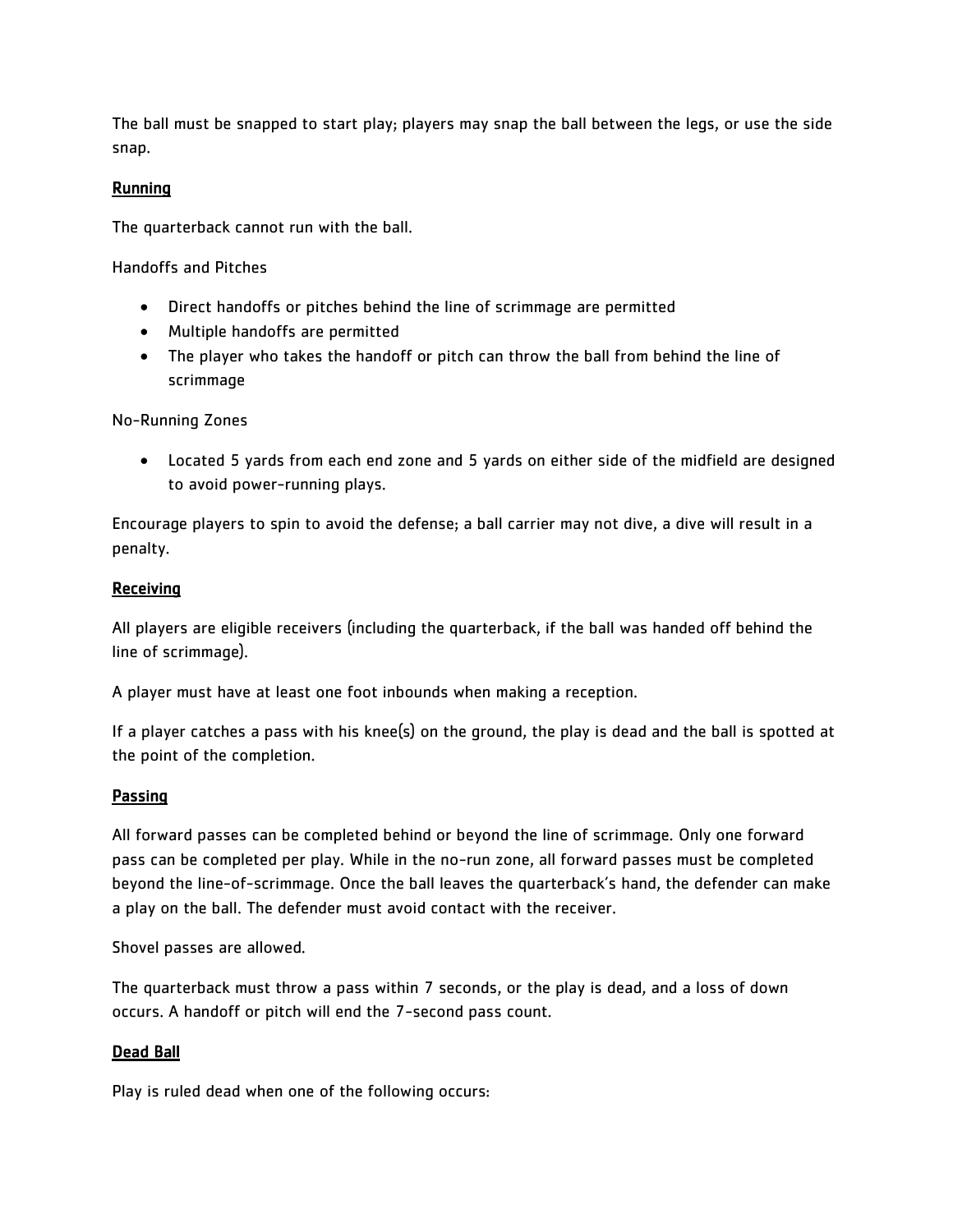- The ball carrier's flag is pulled or falls out
- The ball carrier steps out of bounds
- A touchdown or safety is scored
- The ball carrier's knee hits the ground

The ball is spotted where the ball carrier's feet are when the flag is pulled, not where the ball is.

There are no fumbles.

- The ball is spotted where the ball hits the ground
- The offensive team will retain possession
- If a snap is mishandled, only the quarterback may continue play. If a defender gets to the ball before the quarterback, the play is ruled dead and the ball is spotted at the point of the fumble (treated like a sack).

#### **Defense**

Teams must line up in a man-to-man formation, with the same number of defensive players on the line-of-scrimmage, as offensive players, at the time of the snap.

Interceptions may not be returned. Change of possession will be awarded at the point if the interception. This rule will force a substitution so players will not sit out more than one possession at a time.

Interceptions made in the end zone will result in a touchback and the ball will be spotted at the 5 yard line.

## Rushing the Quarterback

Players are not allowed to rush the quarterback.

Players may defend on (but not cross) the line of scrimmage while the quarterback has possession of the ball.

Once the ball is handed off all defenders may cross the line of scrimmage.

There is no blocking or tackling allowed.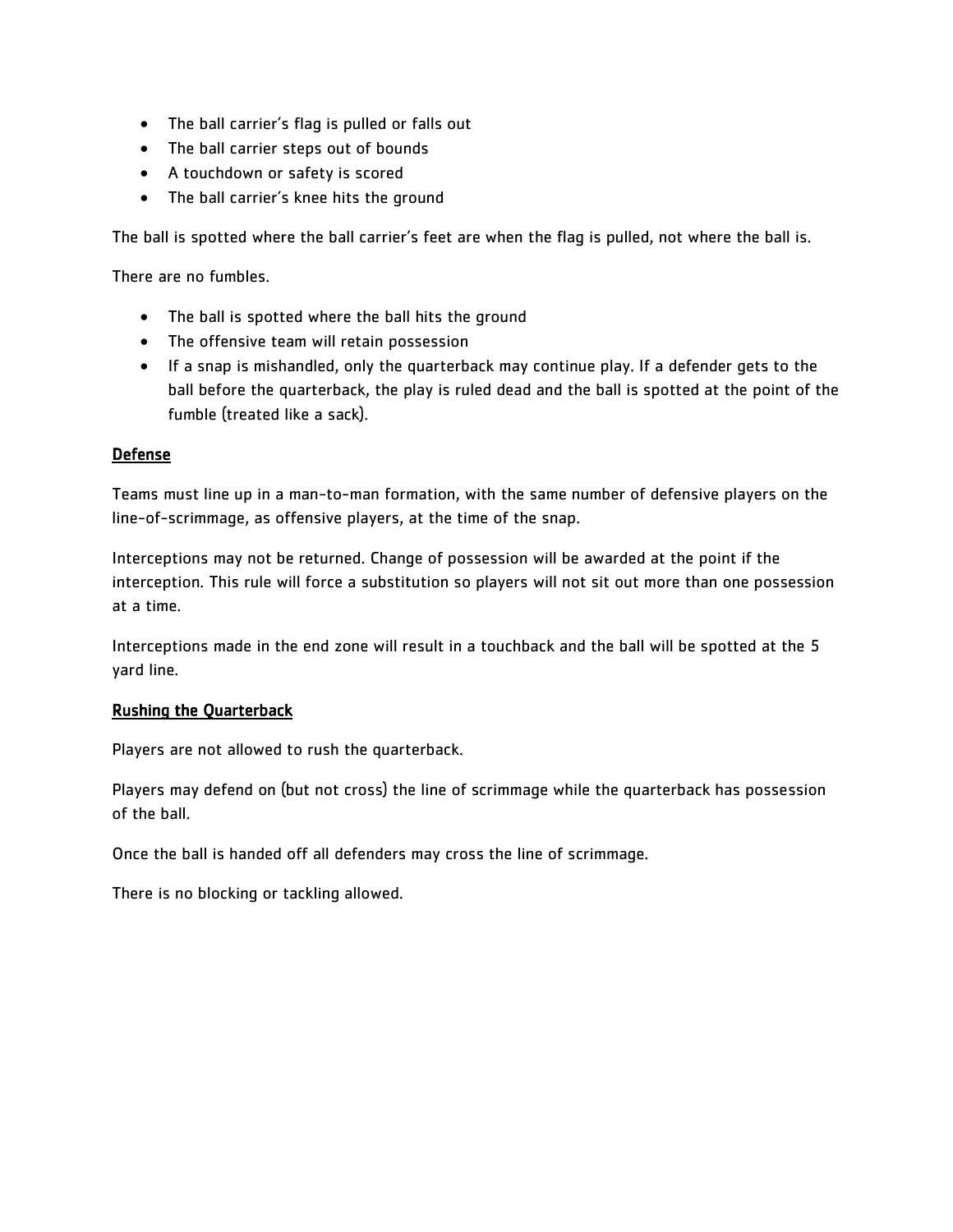## **Penalties**

Coaches from each team will be on the field, and working together with the official to ensure fair play. Feel free to stop the game to explain the rules and situations to the players as needed.

| <b>Defensive Penalty</b>                             | <b>Result of Penalty</b>                      |
|------------------------------------------------------|-----------------------------------------------|
| Encroachment                                         | 5 Yards from the line of scrimmage and replay |
|                                                      | the down                                      |
| Illegal Rushing (Rushing the Quarterback)            | 10 Yards from the line of scrimmage and       |
|                                                      | automatic first down                          |
| Interference                                         | 10 Yards from the line of scrimmage and       |
|                                                      | automatic first down                          |
| Illegal Contact (Holding, blocking, pushing,         | 10 Yards from the spot of the foul and        |
| pulling the jersey, etc.)                            | automatic first down                          |
| Illegal Flag Pull (Before receiver catches the ball) | 10 Yards from the line of scrimmage and an    |
|                                                      | automatic first down                          |

| <b>Offensive Penalty</b>                           | <b>Result of Penalty</b>                         |
|----------------------------------------------------|--------------------------------------------------|
| Illegal Motion (More than one person moving)       | 5 Yards from the line of scrimmage and replay    |
|                                                    | of down                                          |
| Illegal Formation (False start, not enough men     | 5 Yards from the line of scrimmage and replay    |
| on the line of scrimmage, etc.)                    | of first down                                    |
| Illegal Pass (A pass thrown after the ball carrier | 5 Yards from the line of scrimmage and a loss of |
| has crossed the line of scrimmage.)                | down.                                            |
| Delay of Game                                      | 5 Yards from the line of scrimmage and replay    |
|                                                    | down.                                            |
| Illegal Run (a running play in the no-run zone or  | 5 Yards from the line of scrimmage and replay    |
| a quarterback crossing the line of scrimmage)      | of down.                                         |
| Offensive Pass Interference (illegal pick play,    | Ten Yards from the line of scrimmage and a loss  |
| pushing a defender)                                | of down.                                         |
| Flag Guarding (intentional or unintentional use    | Five Yards from the spot of the foul and a loss  |
| of the arm to prevent the flag from being pulled)  | of down.                                         |
| Diving (diving toward the end zone or first        | Ten Yards from the spot of the foul and a loss   |
| down)                                              | of down.                                         |